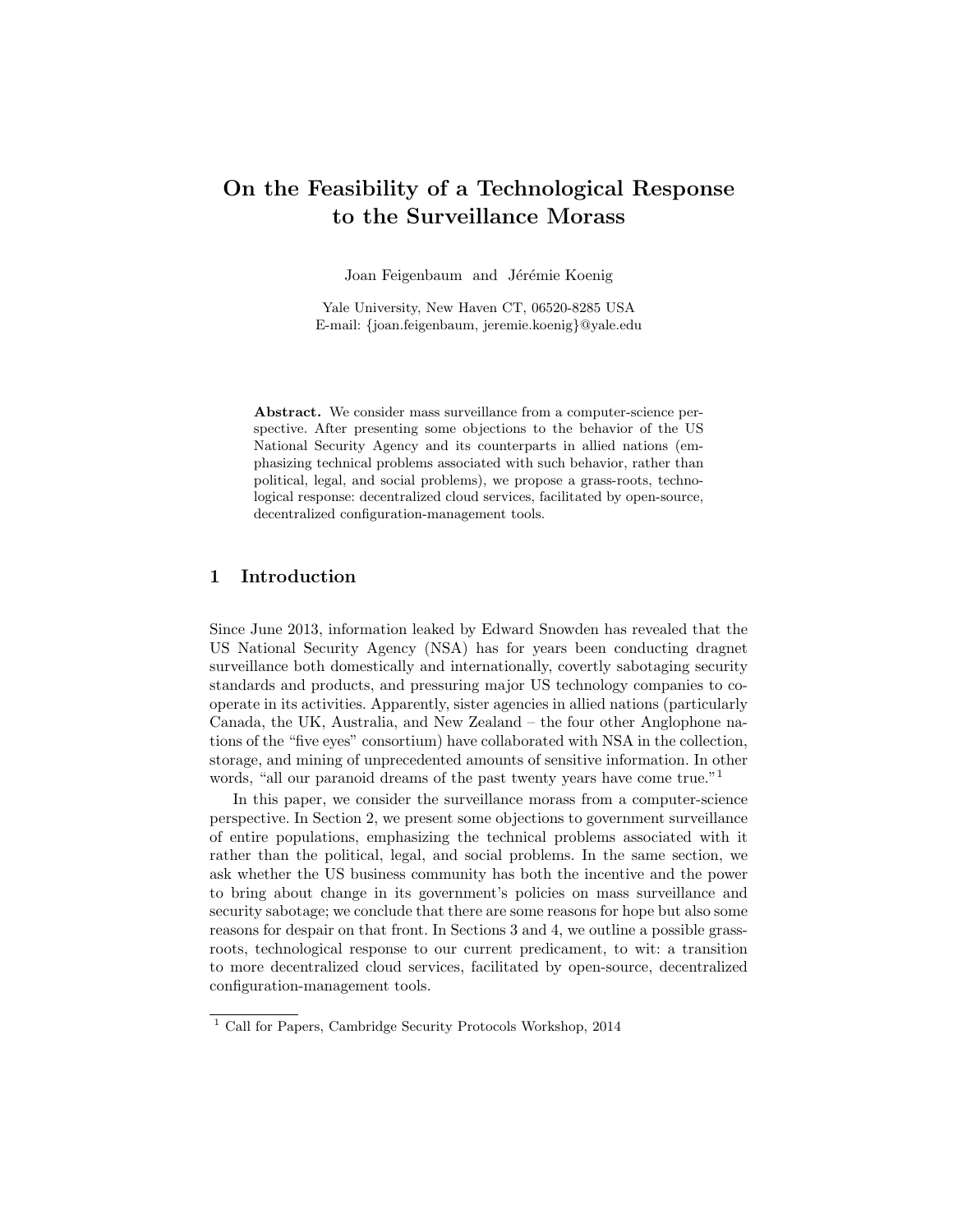# 2 The Surveillance Morass

#### 2.1 Problem Description

We use the term "surveillance morass" to refer both to intelligence-agency practices that we find objectionable and to ambient conditions in the Internet that enable these practices and may make it difficult to put a stop to them.

Objectionable practices have been covered steadily by the news media since the Snowden story broke in June 2013. Indeed, as reported in [1], the NSA itself provided the following summary of its "collection posture" in a slide presentation at a multinational meeting of intelligence agencies in 2011:

Collect it all. Process it all. Exploit it all. Partner it all. Sniff it all. Know it all.

To accomplish its panoptic goal, the agency, often in cooperation with its sister agencies in allied nations, has been collecting massive amounts of communications "metadata" (including but not limited to the phone numbers, date, time, location, and duration of every cell-phone call made in the US), surveilling both corporate databases and user-generated data of major Internet companies (with the companies' cooperation when it can be obtained and by breaking into data centers when it cannot), and engaging in security sabotage (covert and deliberate undermining of cryptographic standards and products and of the standardization process). A comprehensive explanation of these practices is beyond the scope of this paper and has been undertaken by others; see, for example, Greenwald's recent book [1].

An essential enabler of this breathtaking surveillance regime is the ubiquity of computers, smart phones, and communication networks in everyday life. More and more of our daily activities in commerce, education, government, recreation, and even friendship and romance are mediated by electronic devices that create records of these activities, either as their primary products or as by-products. A growing number of ad-supported cloud services require companies to retain, interpret, and mine records of our daily activities so that ads can be targeted well enough to fetch high prices. Arguments against targeted advertising and the data mining that supports it have been advanced for years, but their abolition could spell the end of the Web as we know it [2]. The troves of personal data created by modern communication networks and cloud services are and will always be irresistible, fat targets for intelligence services.

To explain one of our technical objections to intelligence-agency overreach, we first recall a legal objection that many (but not all) participants in the debate have raised, *i.e.*, that dragnet surveillance is a *prima facie* violation of the Fourth Amendment of the US Constitution. Recall that the amendment guarantees that

The right of the people to be secure in their persons, houses, papers, and effects, against unreasonable searches and seizures, shall not be violated, and no warrants shall issue, but upon probable cause, supported by oath or affirmation, and particularly describing the place to be searched, and the persons or things to be seized.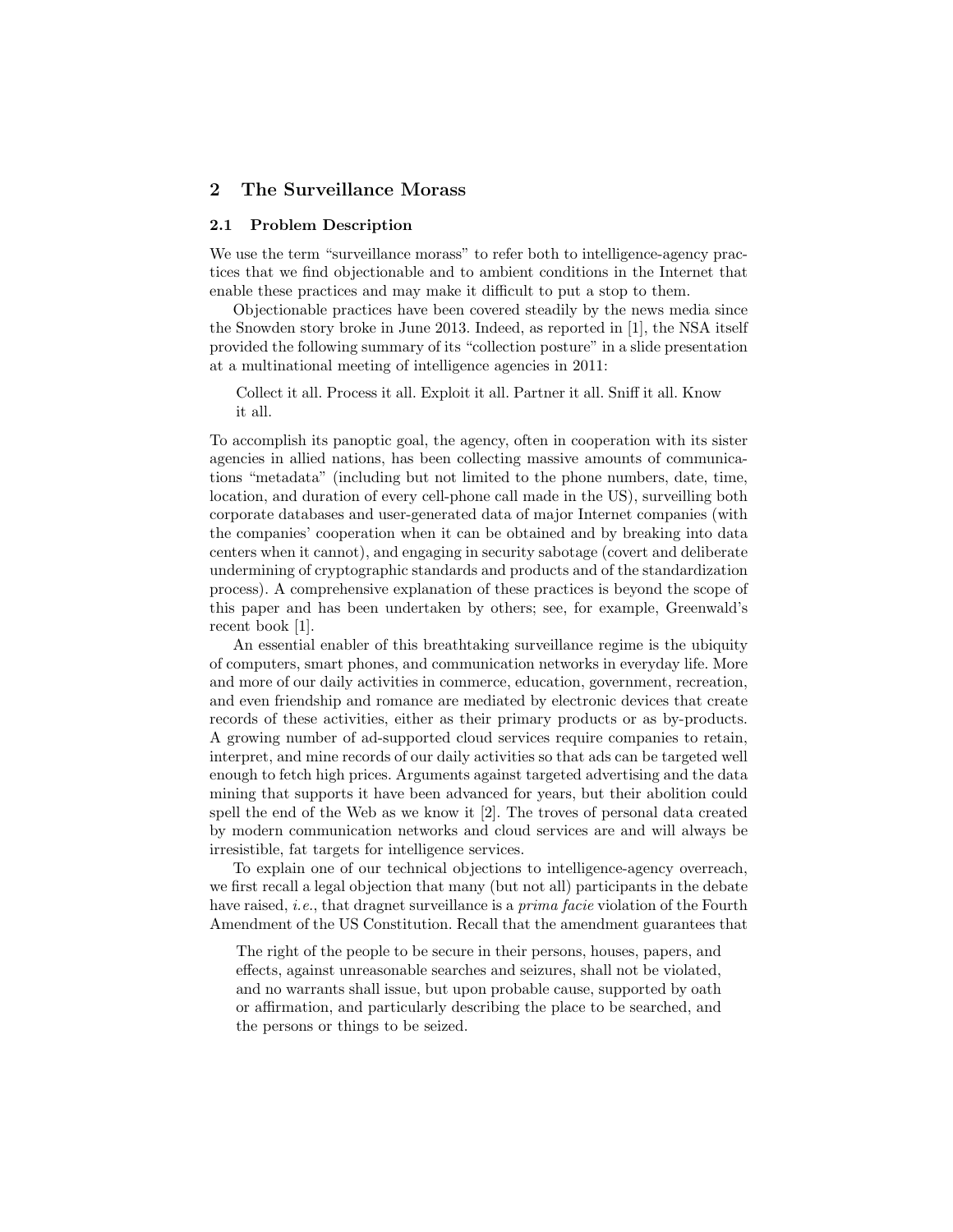Unlike the First, Second, and Fifth Amendments, the Fourth has not traditionally played much of a role in American popular culture, but it played a huge role in American history. Rejection of "general warrants," under which agents of the British government subjected entire communities to search and seizure, was one the main reasons that  $18<sup>th</sup>$ -century American colonists fought the Revolutionary War.

The Fourth Amendment is an early expression of a consistent theme in discussions of law enforcement and intelligence generally and of electronic surveillance in particular: the belief that privacy and security are both important goals but that they are inherently at odds with each other. One straightforward interpretation of the amendment is that, under normal circumstances, citizens are entitled to personal privacy but that, if there is credible and particularized suspicion that a specific citizen has committed a specific crime (thereby violating others' security), government authorities may be granted a warrant to search his home and seize his possessions (thereby violating his privacy). This simple example of the need for law-enforcement agencies to "balance" or "trade off" privacy and security makes sense intuitively, and US citizens have centuries of experience with lawfully obtained search warrants' enabling police officers to catch criminals and collect evidence that can be used to convict them in court.

In the debate about NSA surveillance, however, some people have implicitly made a much stronger and more general assumption that is not supported by real-world experience or by scientific research, i.e., that there is a robust, tunable tradeoff between security and privacy in which the security of society at large is always guaranteed to improve if the privacy of individuals within the society is allowed to erode. Even some civil-liberties supporters who argue that limits must be placed on NSA data collection say things like "it's a tradeoff. If we had perfect information, then we'd have perfect security, but we cannot tolerate the level of government intrusion necessary to achieve perfect information." Nothing in the scientific literature establishes the existence of this type of robust, tunable tradeoff. The fact that some effective security measures, e.g., lawfully authorized search and seizure, cause some loss of privacy does not imply that loss of privacy per se causes or is even positively correlated with increased security.

#### 2.2 Threats Posed by Personal-Data Collection on a Massive Scale

It is entirely possible that storage and mining of personal data on the scale implied by the NSA's collection posture is inherently insecure and destined to cause the nation more harm than good.

One threat clearly posed by the mere existence of personal-data hoards of unprecedented size is mission creep. Just as cloud-service providers' treasure troves of personal data proved too tempting for intelligence agencies to resist, intelligence agencies' troves are, in our opinion, likely to be used for purposes other than intelligence. Indeed, there have already been reports of diverse organizations' requesting access to NSA data in order to thwart drug trafficking, cyber attacks, money laundering, counterfeiting, and copyright infringement [3]; as of August 2013, the NSA claimed to have turned down all of those requests,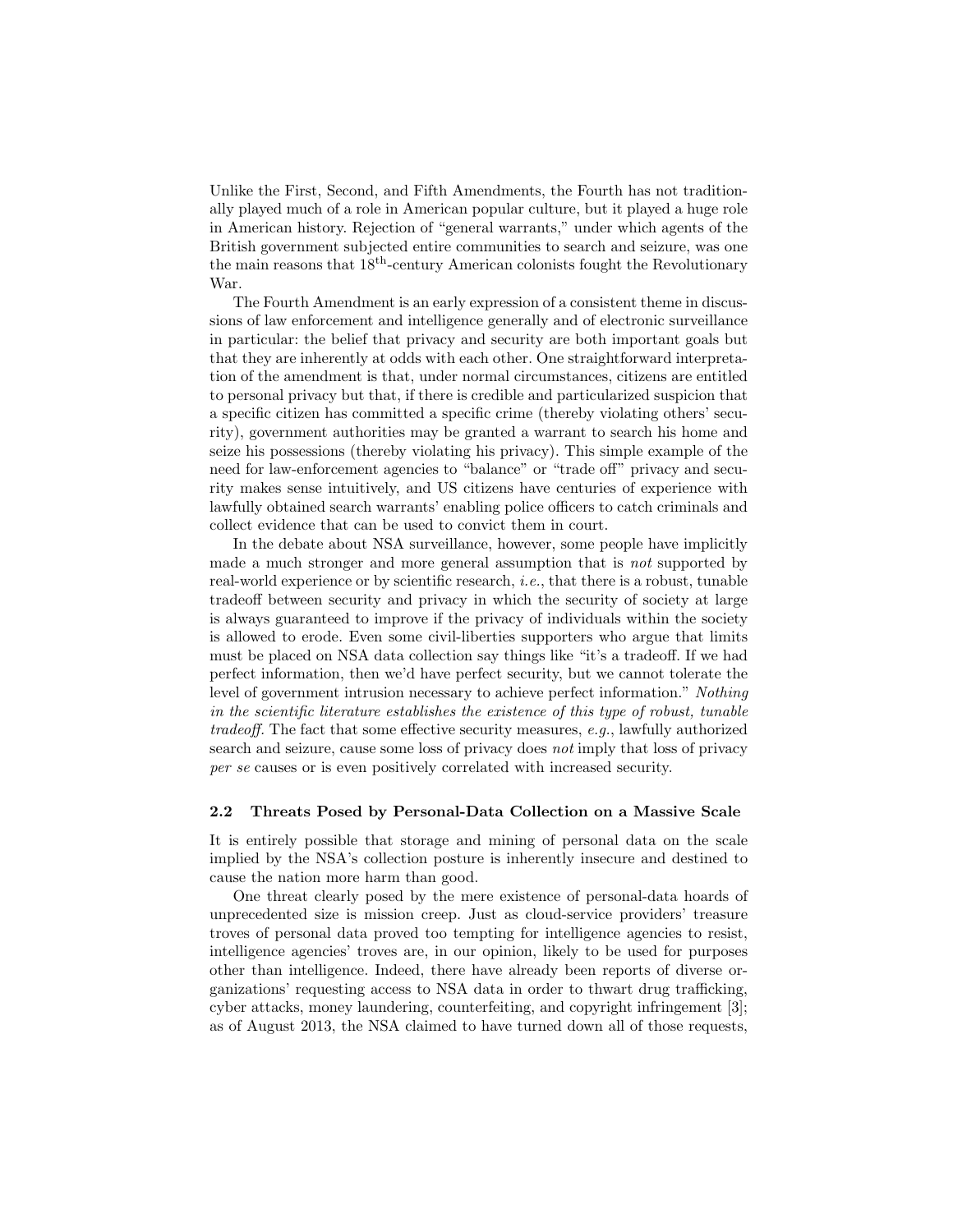but will it resist forever, no matter what it is offered in return? On a more banal note, there have been reports of NSA employees' abusing their access to surveillance data in order to spy on their romantic partners and ex-partners [4]; the practice is known as LOVEINT, by analogy with SIGINT (signals intelligence) and HUMINT (human intelligence).

A second clear threat is infiltration and corruption of data hoards. Given that the NSA has itself infiltrated data centers of Google and Yahoo! [5], the agency would be foolish to assume that no one could infiltrate its data centers. Infiltrators need not act dramatically and quickly,  $e, q$ , by appropriating large amount of money using stolen banking credentials (although that would be destructive enough). They could, for example, alter data in critical but subtle ways that are hard to detect, particularly since most of the data in these hoards will be accessed rarely if ever.

Although dragnet collection of sensitive data poses substantial threats, whether it provides substantial value remains unclear. A presidential review group convened to study the NSA controversy found no evidence that universal collection of cell-phone metadata contributed useful information that could not have been obtained using conventional intelligence-gathering techniques [6]. Even sensible uses of cell-phone calling records by intelligence agencies are apparently carried out in a more privacy-invasive manner than they need be. For example, the NSA's "co-traveler" program [7] finds unknown associates of known (presumably legitimate) surveillance targets by first intersecting cell-tower dumps from times and locations at which a particular known target appeared and then interpreting the intersection as the set of cell-phone numbers of people who may be "traveling with" the known target. By using privacy-preserving set intersection, a well studied cryptographic problem for which there are efficient solutions [8–10], the agency could arrive at the same (small) set of co-travelers' phone numbers without learning the phone numbers of the (large) set of innocent people who happen to have used one of the same cell towers at a relevant time. No doubt there are other well understood protocols in the vast cryptographic literature that could be used to find truly useful intelligence without revealing massive amounts of private information about ordinary citizens.

The claim that dragnet surveillance is acceptable when "metadata," rather than "data," are all that is gathered is highly dubious. Technically, there is simply no well defined distinction between metadata and data: One program's metadata are another program's data; for example, from an email client's point of view, sender's and receiver's IP addresses may be metadata, but, from a router's point of view, they are data. Socially, the claim that "who, when, where, and for how long" information about a person's cell-phone calls (aka metadata) is less revealing or less deserving of privacy protection than the content of his calls (aka data) does not pass the laugh test. Clearly, there are situations in which all of the metadata are pretty well known to the authorities anyway, and the interesting question is what the people on the phones are saying; there are just as many situations, however, in which the questions of interest are precisely "with whom, when, where, and for how long is this person communicating?"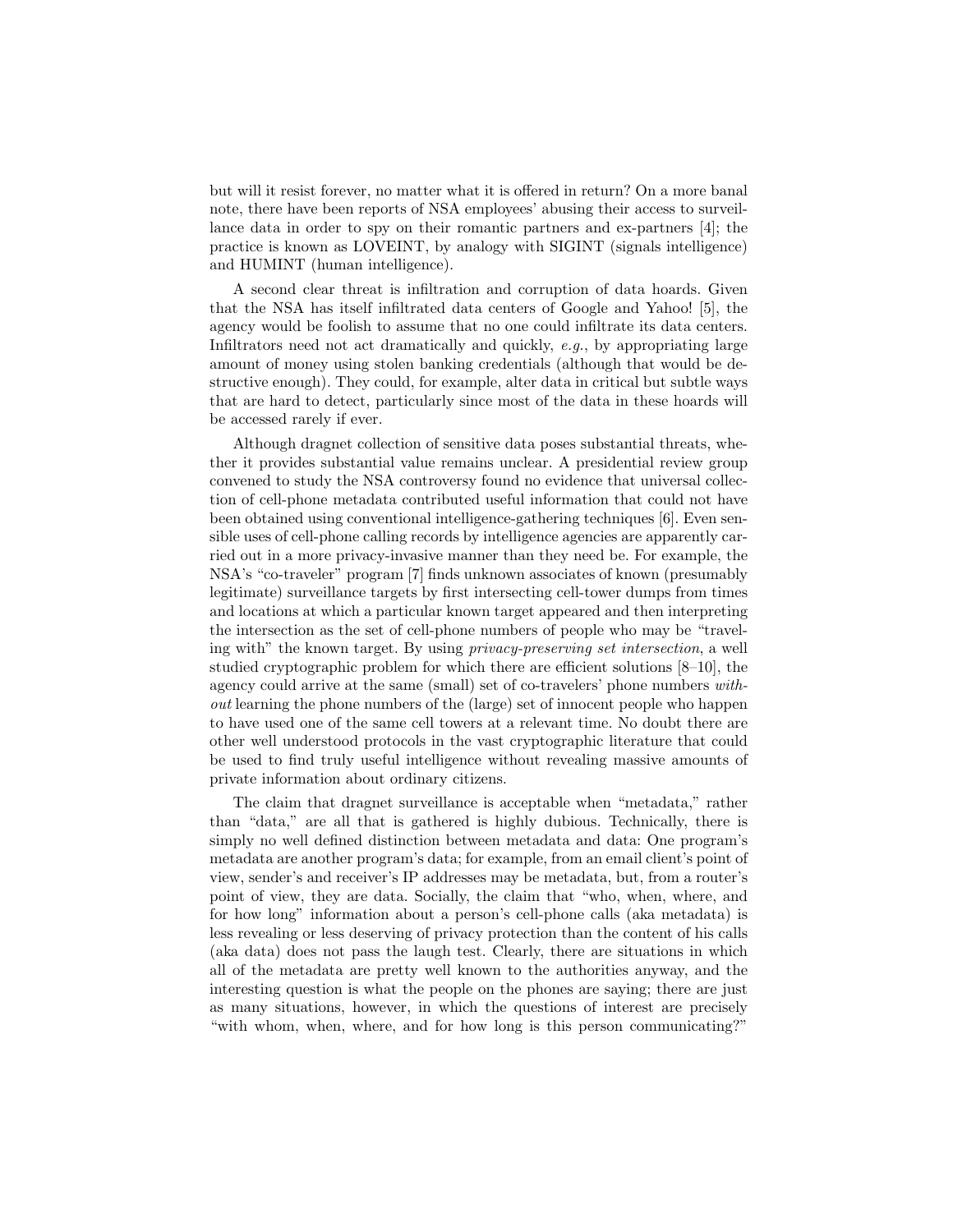Government agencies should not obtain answers to any of these questions without particularized suspicion.

The claim that communications have only been "intercepted" or that data have only been "seized" when a human being hears, reads, or otherwise consumes them ignores the reality of the Big-Data era we live in. The shift from humanmediated to computer-mediated surveillance does not make mass surveillance less objectionable. It may even make it more so, because imperfect, probabilistic algorithms now interpret people's words and activities on behalf of government agencies with enormous power (not just on behalf of companies that want to target ads).

## 2.3 Security Sabotage

Recall that we use the term "security sabotage" to refer to government agencies' covert and deliberate weakening of crypto and security standards and products through interference in the work of standards bodies or companies. Sabotage is one, but by no means the only, approach taken in the NSA's Bullrun program [11], the goal of which is to "defeat the encryption used in specific network communication technologies."

For security sabotage to be effective as a tool of intelligence and law enforcement, the weaknesses inserted into standards and products must be usable by intelligence and law-enforcement agents but not by the very terrorists and criminals that they are intended to defeat. There is no reason to believe that this is the case. On the contrary, security sabotage has backfired before, e.g., in the case of the mobile-phone system built by Vodafone Greece [12]. The system was intended for use by members of the Greek government and senior civil servants; it contained "built-in wiretapping facilities" for official use. Hackers subverted these facilities and managed to eavesdrop on the Prime Minister, the Mayor of Athens, and many other high-level officials.

Crypto and security researchers have worked for decades, often at taxpayer expense, to create the mathematical and technological foundation for a secure information environment. Security sabotage is tantamount to betrayal of those researchers and the taxpayers who support them and to vandalism of that foundation. It is not only unethical and heavy-handed but potentially economically destructive; to remain dominant, the US tech industry will require customers' trust, and that trust has been violated.

Finally, we believe that security sabotage invites bad product design and implementation. If inventors and developers believe that standard cryptographic protocols are likely to have hidden features that enable government eavesdropping, they may opt to use nonstandard, inadequately vetted protocols or even attempt to design their own. Cryptography and security are difficult, highly specialized areas in which expert evaluation and standardization processes have developed over decades (and are still developing). This painstaking and expensive development effort will have been wasted if the resulting processes are perceived to have been corrupted by government surveillance agencies.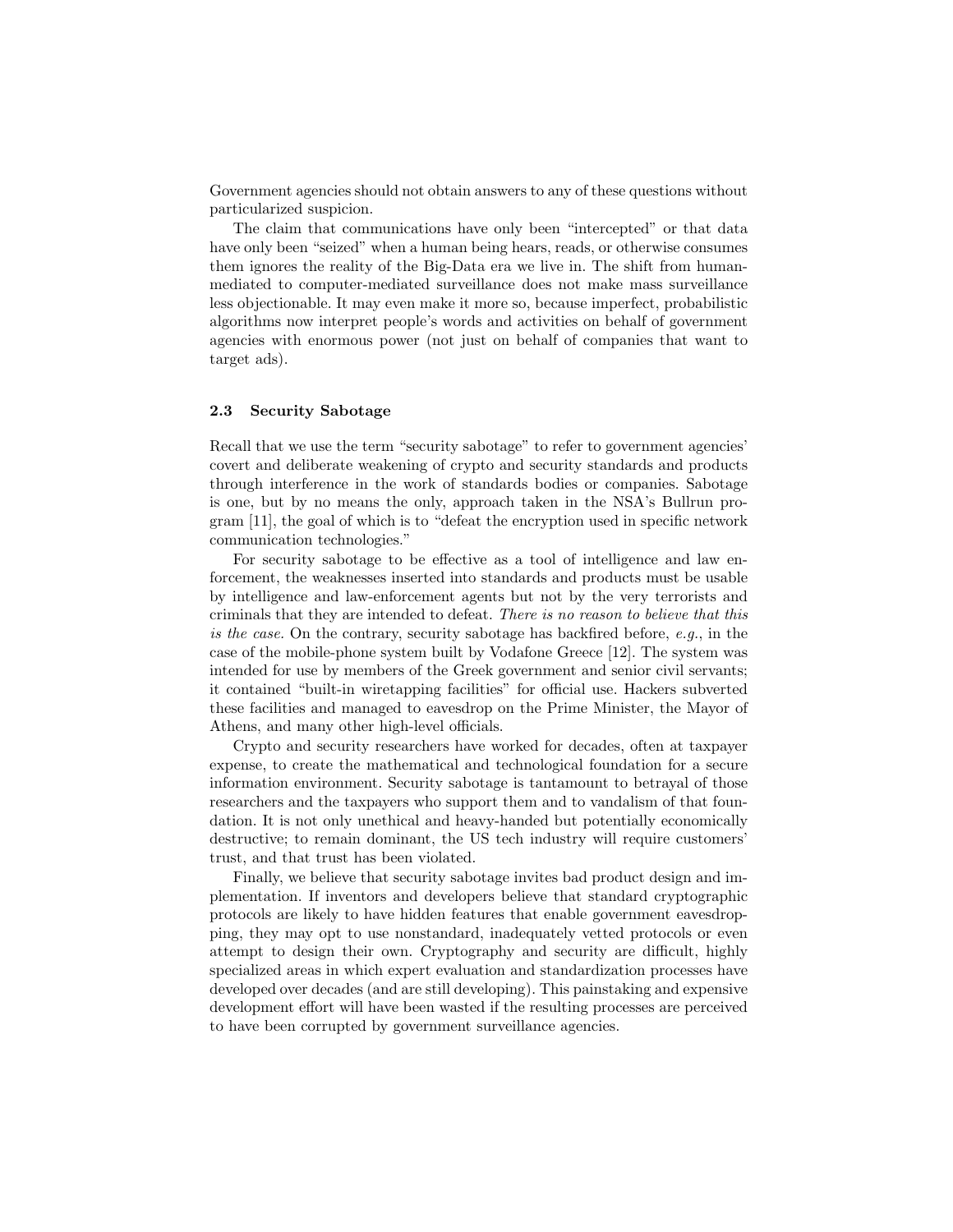## 2.4 The US Business Community

As described by Schneier [13], pervasive use of cloud computing has given rise to a regime of Internet use that is reminiscent of feudalism. By entrusting all of our personal data and the records of all of our online activity to one (or a very small number of) for-profit cloud-service providers (Google, Facebook, Yahoo!, etc.), users play the role of feudal peasants; we are dependent on these providers and must be loyal to them or endure significant switching costs. Similarly, the providers play the role of feudal lords in that they command our loyalty and profit from it, but they are to some extent obligated to treat us decently, because we could abandon one of them for another, and the most talented and entrepreneurial of us could even rise up and overtake them. Other technology critics have explored the feudal metaphor, most notably Lanier [14], who calls the providers "Lords of the Cloud" and argues that their business models are destroying the world economy.

Unsurprisingly, the Lords of the Cloud are unhappy about NSA's surveilling their users, breaking into their data centers, implying to journalists that they have willingly cooperated with NSA's data-collection programs, and refusing to allow them to clarify the extent to which they actually have cooperated (in the sense that they have responded to subpoenas and National Security Letters, details of which are usually classified). Their CEOs have met with President Obama to express their unhappiness, and eight major firms have issued a joint objection to the current surveillance regime, together with five principles that could inform a better regime [15].

We applaud the Lords for this action and think that their proposed principles are reasonable. Moreover, we recognize that business lobbies can have enormous influence on US electoral politics and congressional legislation; tech-industry support for anti-surveillance candidates and legislative efforts would be welcome. Unfortunately, we see at least two reasons that such efforts cannot be expected to lead to significant change in the near future. Although the tech industry is rich and powerful, it is not nearly as powerful in Washington DC as the military and intelligence communities. Furthermore, the Lords of the Cloud have limited credibility in opposing surveillance. At the core of their business models is the exploitation of personal information for the purpose of targeting ads, and, as explained in Section 2.1, their collection of that personal information is a key component of the surveillance morass.

Of course, tech is not the only business sector in the US, and corporations in general probably do not like the extent to which they and their customers are beholden to the Lords of the Cloud. Perhaps they will lend their support to the vision outlined in Section 4 below, just as they lent their support 15 years ago to open-source development of webservers and other Web 1.0 components.

## 3 The Still Somewhat Decentralized Internet

As explained in Section 2.1, one major enabler of mass surveillance is the popularity of ad-supported cloud services. A crucial feature of these services is that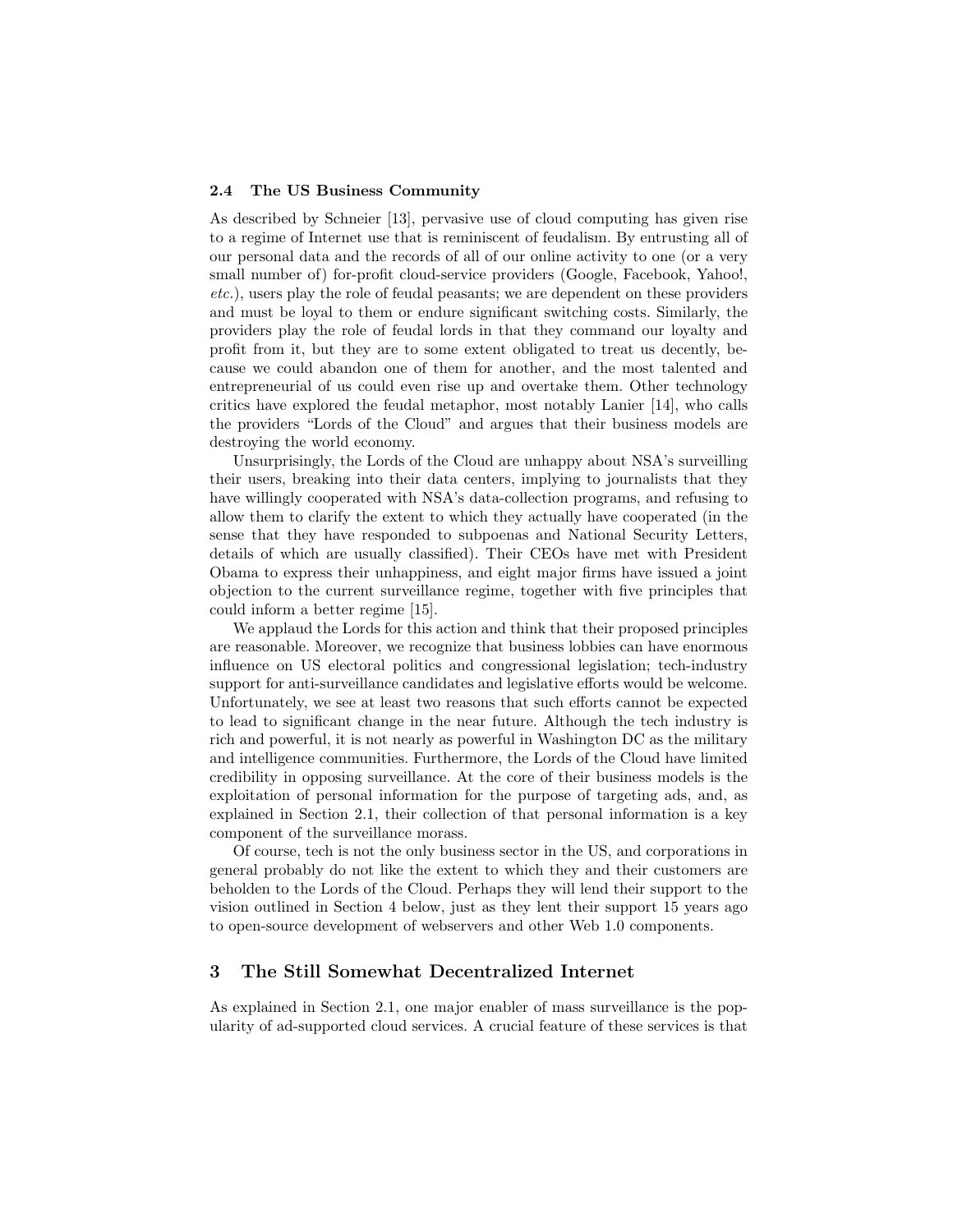they are centralized. We use this term to describe a service or system that is controlled by one principal; note that centralized services may be distributed, i.e., they may be executed on multiple machines. By contrast, decentralized services or systems are not only executed on multiple machines but controlled by multiple principals that may have little or no trust in each other. In this section, we identify some of the factors underlying this trend toward centralization.

By managing Internet services for a large number of users, the Lords of the Cloud are able to realize huge economies of scale and provide services that are "free" in that end users are not charged directly. Because their revenue model revolves around the exploitation of user data, their incentive is to centralize those data on their servers. The costs associated with this centralization, namely the loss of privacy and the ease of mass surveillance, are borne mainly by society as a whole rather than by individual users of the Lords' services. They are treated by cloud-service providers as externalities.

We argue that the utility provided by the Lords of the Cloud resides primarily in their production of a particular kind of software. We look to the open-source movement for an alternative regime for the production of this software that can better account for the overall public interest.

## 3.1 The Internet's Decentralized Roots

The core infrastructure of the Internet was built to support a decent amount of decentralization. The Domain Name System (DNS) provides a decentralized global namespace in which administration of subtrees can be delegated. Other services can then take advantage of this infrastructure: Domain names can be embedded in the names of protocol-specific resources and used to resolve the hosts that provide the corresponding services.

For instance, in order to deliver an email message, a Mail Transport Agent (MTA) first extracts the domain part of the recipient's address. The MTA then performs a DNS request and obtains the Mail Exchanger (MX) records associated with the domain. These records specify a set of servers capable of receiving email for the domain, as well as associated priorities. The MTA can then try to contact these servers in order of priority until mail delivery succeeds. Because many other Internet services follow similar patterns, the procedure has been generalized across protocols and unified in the DNS Service (SRV) resource records [16],

Email and web are the most popular Internet applications built in this way, but many others exist. For example, the Andrew File System (AFS) is a distributed file system commonly used in large infrastructures. It relies on the Kerberos authentication protocol, which is often used in conjunction with user-account data published using the Lightweight Directory Access Protocol (LDAP). These protocols include a notion of independent administrative realms that are able to interoperate without prior trust. They can all function as global protocols by using DNS to record the servers associated with a realm.

Many of these decentralized technologies have been available since the 1980s, and some of them have been widely adopted in the context of information sys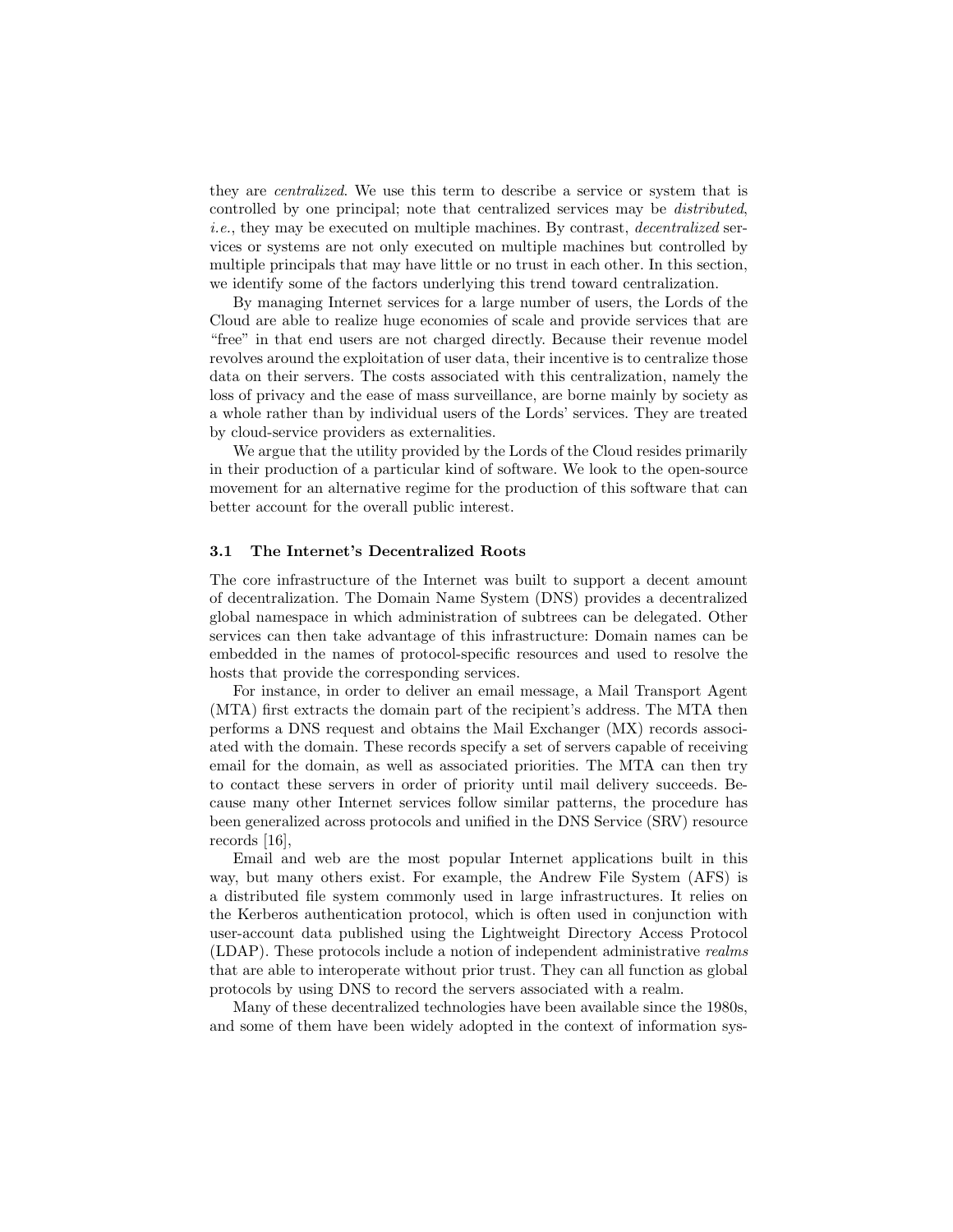tems for medium-sized and large businesses. Indeed, LDAP and Kerberos form the basis of Active Directory, the service used on Microsoft Windows for sharing account information and authentication over the network. Nevertheless, despite great potential, none of them has become ubiquitous as an Internet protocol to the same extent that email and web protocols have, and Internet users tend to rely on centralized solutions instead.

#### 3.2 The Lords' Economies of Scale

That a small number of companies dominate mass-market cloud services is unsurprising given the massive economies of scale that centralization enables. From the point of view of an isolated user, the services provided by the Lords of the Cloud are essentially free, because the Lords' marginal costs are essentially nonexistent. Alternatives are cost-prohibitive: Even for open, decentralized services such as email, small-scale providers incur significant costs per user, e.g., for hardware and labor.

Large service providers maintain infrastructures in which every part of the administration process is automated. At very large scale, system administration is essentially software development, where the "machine" that runs the software in question is the whole infrastructure rather than a single computer. As in all software development, there are huge initial costs, and a highly skilled workforce is required; however, the marginal cost per user is essentially zero.

Like traditional proprietary-software companies, the Lords of the Cloud develop infrastructure software that addresses users' needs only as a secondary objective, to the extent that such development efforts enhance the companies' profits. As a consequence, infrastructure-software development is focused on centralized solutions in which users' data are collected by the service provider, rather than remaining under users' control. Although it has been pointed out repeatedly that these solutions come at the expense of users' privacy, they are sustainable: Many of us do not suffer directly from loss of privacy to a faceless corporation or even to the surveillance state; more importantly, one person's choice of provider has very little impact even on his own vulnerability, much less on prevailing forms of cloud-service architecture.

Rather, centralization has problematic consequences primarily in the aggregate, when a large percentage of the world's email transits through a few companies' servers, and most electronic communications on the planet are made available to at least one country's espionage agencies and their associates. These consequences do not factor into the economic calculations of a service provider, its users, or its paying customers (most of whom are advertisers).

#### 3.3 Open-Source Software as a Model

A development regime for infrastructure software that prioritized users' interests would look very different. To an extent, such a regime can be found in the opensource community, where users of the software, among them many corporations,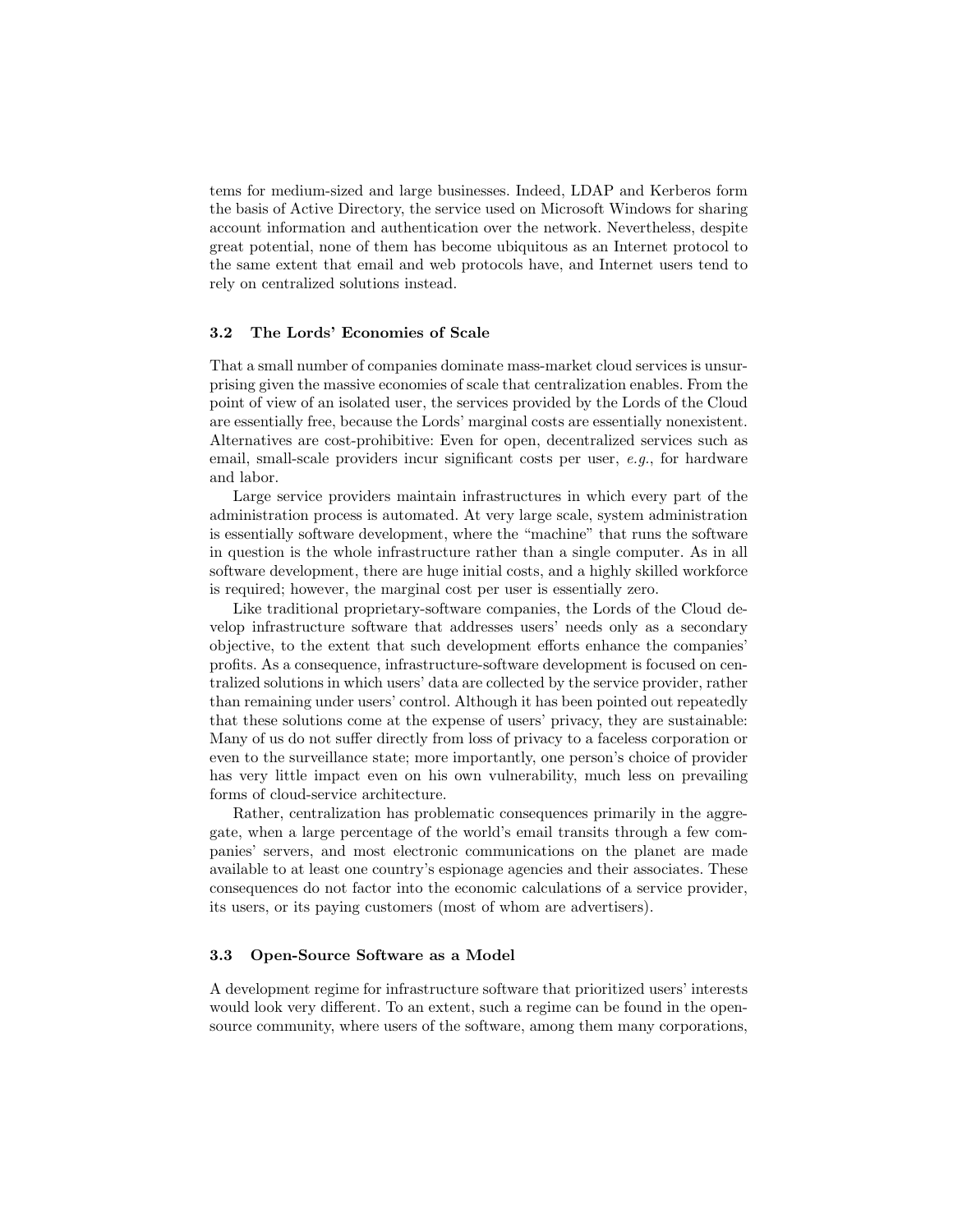pool their resources and collaborate directly on its development (instead of pooling their resources indirectly by paying the developer of a proprietary product). Because the developers are a subset of the intended users, open-source software is constructed with a very different agenda.

It is not entirely clear how the open-source regime of collaborative development can be applied to infrastructure software. However, one thing is quite clear: Decentralization becomes a requirement; participants can trust the code that they exchange, because of the transparency and traceability of the development process, but that does not mean that they can trust each other to share administrative privileges over a common Internet infrastructure. Fortunately, as discussed in Section 3.1, there are many protocols for decentralized systems that could be used as components, including some Internet protocols that are already widely deployed.

As costs of both hardware and bandwidth have continued to decline, self hosting has become more and more affordable. In the US and other wealthy countries, always-on Internet connections are very common. One can purchase small plug computers the size of a home router for  $$50 - $100$ . Alternatively, one can rent a virtual machine in a data center for a few dollars per month. Still, the skills and time required to operate servers of any kind remain obstacles to widespread use of self hosting. This has prompted several groups to develop home-server operating systems targeting plug computers with enhanced privacy and control as a stated goal.

In 2010, Eben Moglen gave a series of talks in which he invited the opensource community to create the Freedom Box: a plug computer packed with ready-to-use privacy-enhancing software [17]. More recently, the arkOS project [18] has focused on self hosting of email and web content. In both of those cases, the model is that of a home-network appliance: a small box with a limited purpose and few parameters that can be tuned using a convenient web interface. Here "infrastructure as software" applies literally: A general-purpose operating system is pre-configured to fulfill a certain specialized role; very little configuration remains to be done by the end-user, and project proponents hope that this will facilitate deployment.

Projects of this kind are interesting, and appliance-style servers may have an important role to play in a shift towards decentralized cloud services. However, the network-appliance paradigm by itself cannot provide service comparable to that provided by the Lords of the Cloud; the Lords' level of availability and reliability can only be achieved through redundancy, and one needs a mechanism by which plug servers can cooperate to provide it. Furthermore, Freedom Box and arkOS target only very small institutions,  $e, q$ , households and perhaps small businesses; in order to replace the Feudal Internet with a more open and democratic Renaissance Internet, we will need to enlist the participation of many sorts of institutions, including large ones.

We believe that *decentralized configuration management* can address these limitations by bridging the gap between decentralized, but low-level, Internet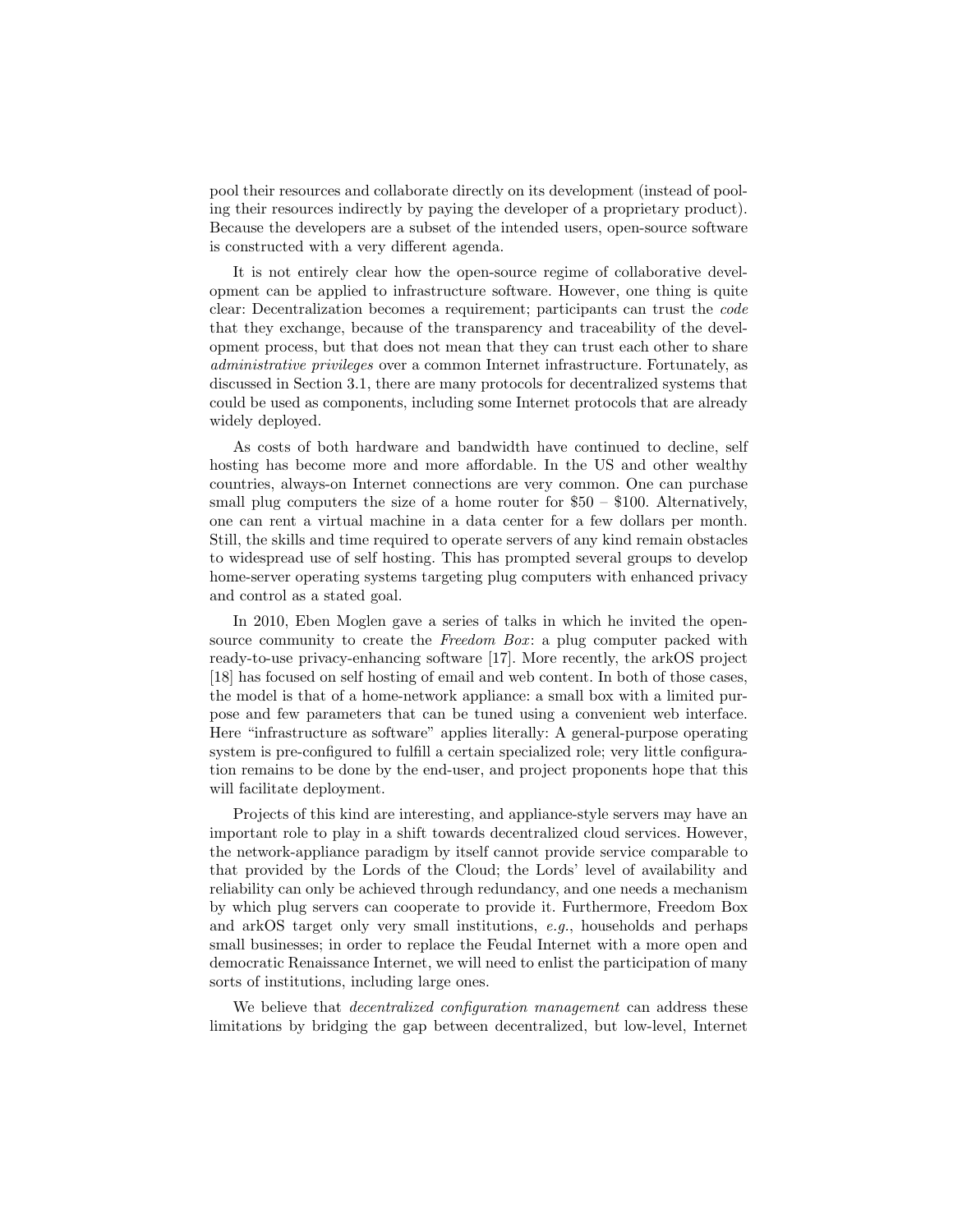protocols and well established, but centralized, system-administration methods that are typically used for large infrastructures.

# 4 Decentralized Configuration Management

While many Internet protocols are designed to operate in a decentralized manner, the methods and software currently used by the participants to deploy them typically assume centralized control over the infrastructure. By relaxing this assumption, we can build an open-source framework that would allow groups of people to cooperate on the provision of the same kinds of services that are now provided by the Lords of the Cloud in a centralized, albeit distributed, fashion.

## 4.1 Configuration-Management Systems

The theme of "system administration as software development" is of course not exclusive to the very large-scale infrastructures of cloud-service providers; it can be useful for smaller deployments as well. Systems for centralizing the configuration and administration of medium-sized and large infrastructures are usually known as configuration-management systems.

Typically, the configuration for the whole infrastructure is stored as code in a central repository. The configuration is usually placed under revision control (as is done for more typical software-development tasks). The configurationmanagement system provides mechanisms to propagate the configuration from the central repository to each client machine in a reliable and repeatable way.

In principle, because a configuration-management system captures the state of an infrastructure as code, it should be possible to use it for collaborative system administration. Indeed, in a typical enterprise setup, a team of administrators shares access to the configuration repository, perhaps following a process similar to those used by teams of programmers. In a hypothetical collaborative cloud service, participants would pool their resources and set up their machines to use a common configuration repository, collaborating and "contributing" to this shared configuration so as to accommodate their common needs in a mutually agreeable fashion.

Unfortunately, this model cannot scale. In this arrangement, the participants must trust each other. In most cases, granting a set of participants access to the configuration repository is tantamount to giving them full privileges on each others' machines. Although it is sometimes possible to set up fine-grained control of access to the configuration repository, every configuration-management system that we are aware of relies on a centralized database in which the configuration of the whole infrastructure is stored. The integrity of this database has to be trusted by all participants in an all-or-nothing fashion.

## 4.2 Decentralized Configuration Management

Truly decentralized configuration management would allow two or more independent participants to express configuration policies in a repository that they alone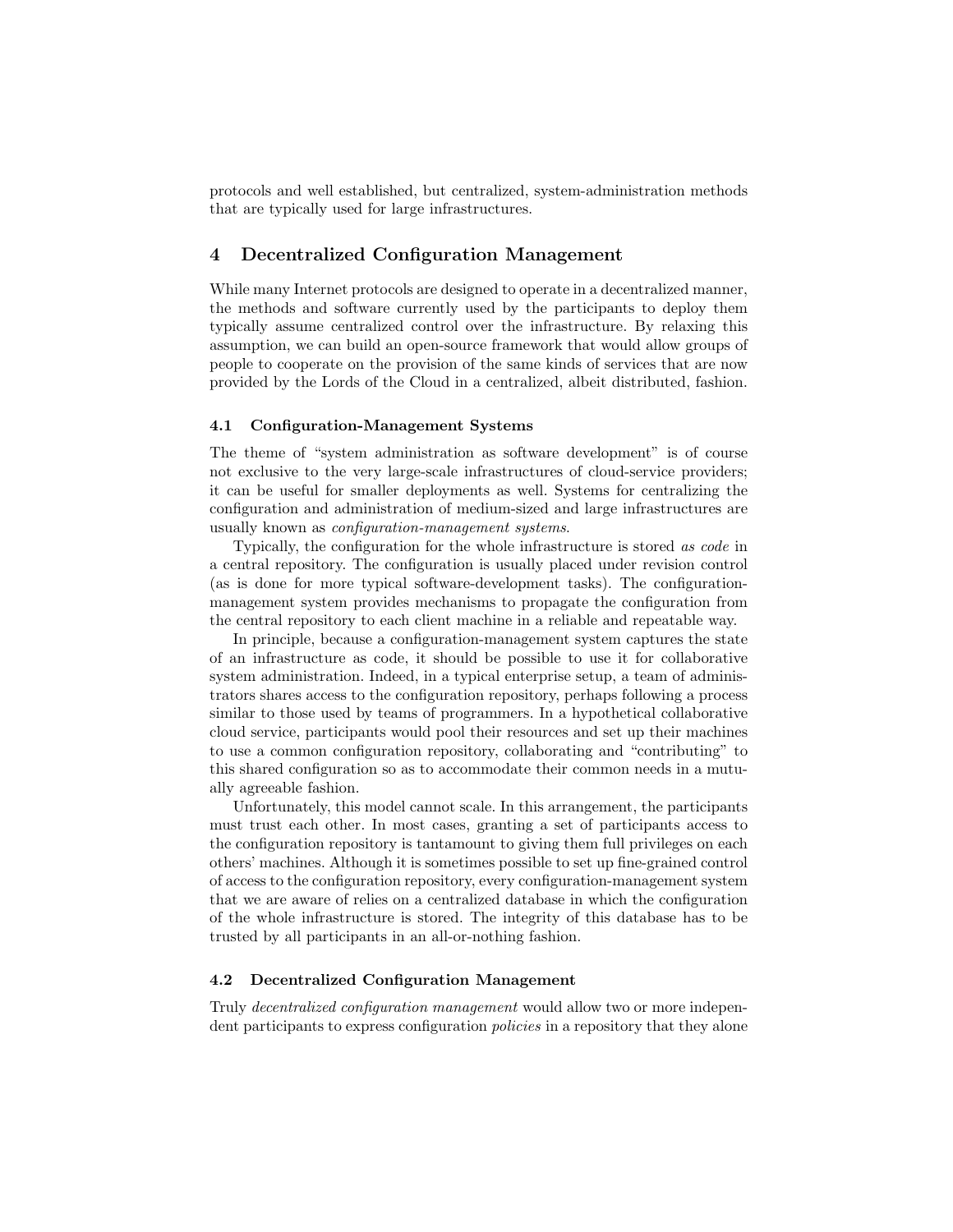

Fig. 1. Example scenario for the envisioned configuration-management framework. Dotted lines denote the associations between servers and the services they provide, solid lines denote references, and dashed lines show the flow of configuration information.

control. Such policies may specify that some forms of collaboration are desired or permissible. The host-configuration mechanism of a given machine could then access the repositories of several participants in addition to that of its owner and derive a configuration for that machine that satisfies all of the policies.

As a concrete example of such a system, consider the situation depicted in Fig. 1. Alice and Bob own alice.example.com and bob.example.org. Because they control the contents of these DNS zones, they can designate LDAP servers for the subtrees rooted at dc=alice, dc=example, dc=com and dc=bob, dc=example, dc=org in the global Directory Information Tree (DIT). Therefore, they also control the contents of these subtrees, which they use to hold their configuration policies.

Alice's machine server.alice.example.com hosts her DNS zone and the corresponding DIT, as well as the AFS volume www, where the data files for her website reside. Bob's server plugserv.bob.example.org likewise hosts his DNS zone and LDAP DIT. Now suppose that Alice and Bob are to cooperate on hosting the website http://alice.example.com; Bob's machine is to serve the static contents of Alice's website, which it can find in /afs/alice.example.com/www. For this to happen,

- Alice has to trust Bob to provide the service faithfully;
- Bob must to be willing to host Alice's website on his server.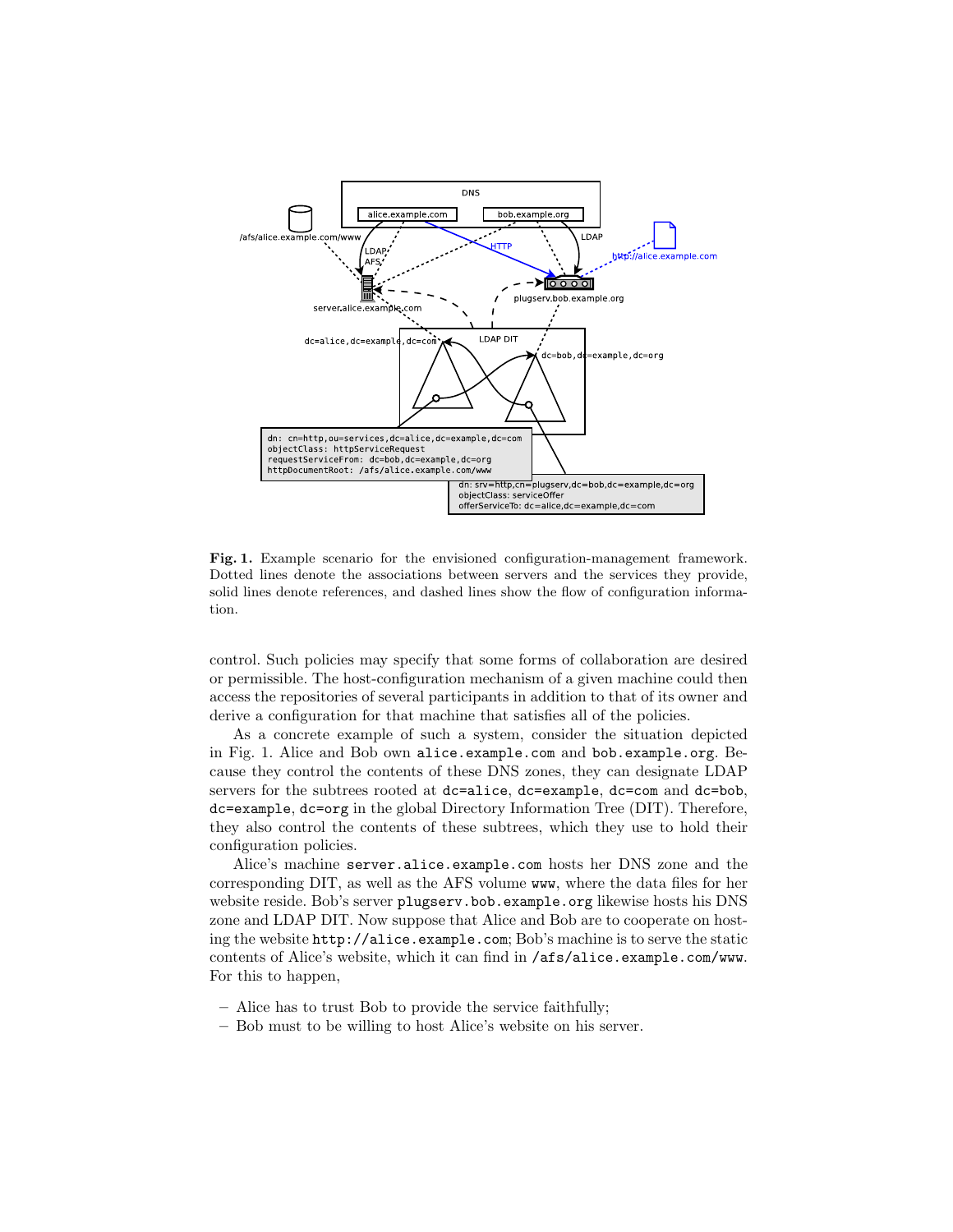

Fig. 2. Several possible components of the framework and their relationships

If these two conditions were met, Alice would modify her DNS zone in such a manner that alice.example.com would point to Bob's plugserv as the associated HTTP server, and Bob would configure that machine to serve the appropriate content.

Our goal is to automate this process so that Alice and Bob can express their preferences in a common configuration repository in the form of service requests and service offers. These requests and offers could then be matched to one another so as to compute the configuration of each individual host.

## 4.3 Overall Structure

Figure 2 shows the overall structure of the system we envision. An LDAP directory is the obvious candidate to hold the configuration policy, because it is possible to delegate maintenance and control of subtrees in the directory to different administrative principals. Ultimately, such a system would provide a user interface to assist the administrator in creating this configuration policy. However, in the prototyping phase, a general purpose LDAP editor would be enough. It could also serve as an escape hatch for advanced users who wish to access parameters unavailable through user interfaces or to introduce their own.

Host-configuration software can then compute the configuration of each individual machine using data from different participants. Assuming the LDAP schema has been carefully defined, it would be possible for different implementations of such host-configuration mechanisms to coexist. In Fig. 1, the machines server.alice.example.com and plugserv.bob.example.org might be running completely different operating systems. The computed configuration can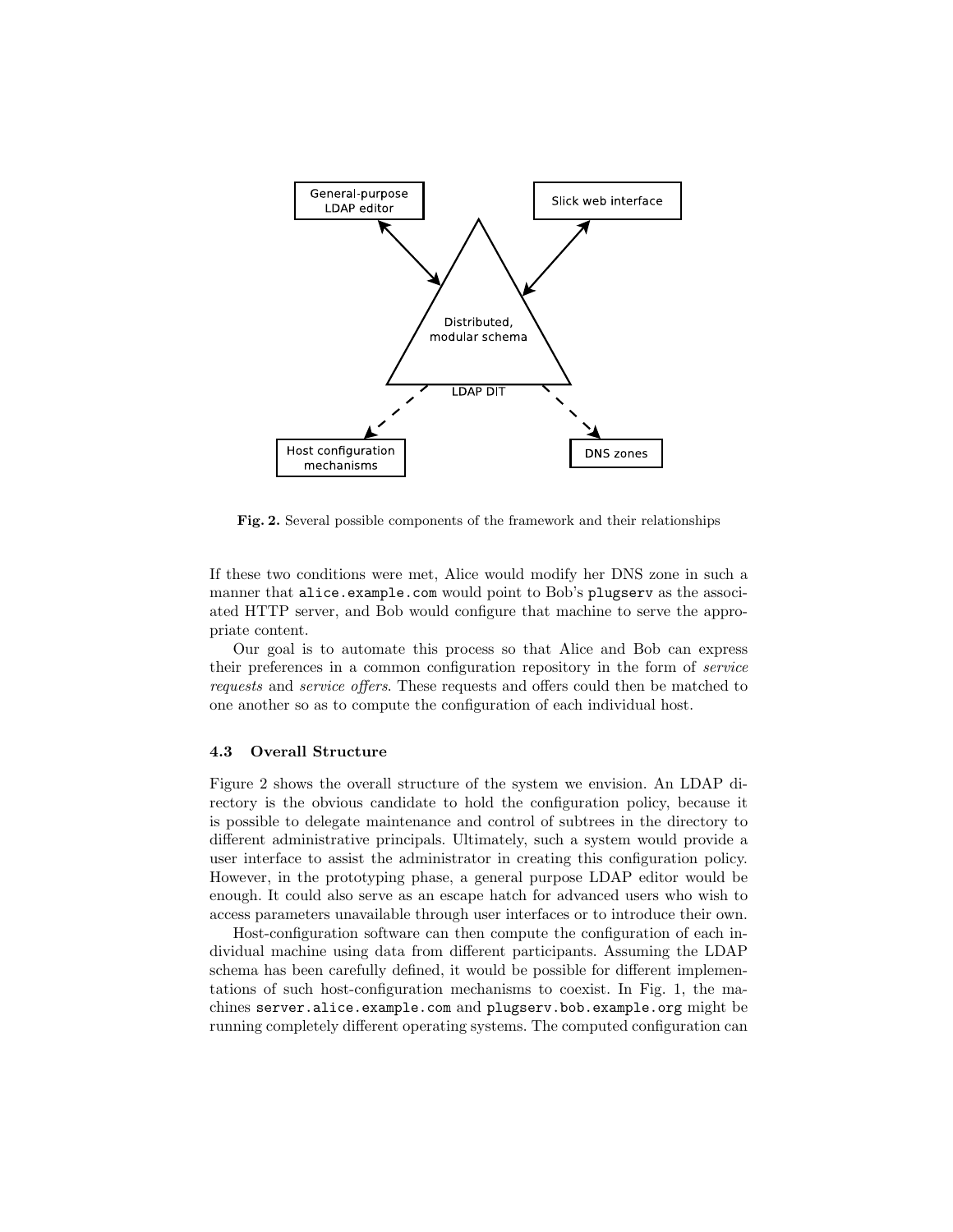include any DNS zones that have to be published. In the case of Fig. 1, bob.info is served by both Alice's server and Bob's plugserv. In fact, the two servers can independently compute the zone's contents from the data in the repositories, eliminating the need for DNS zone transfer.

Furthermore, these configuration mechanisms could use substantially different approaches. At one end of the spectrum, a human adminstrator could inspect the contents of the directory manually and carefully configure a given machine to match its role in the infrastructure. While this approach would ultimately defeat the purpose of automating configuration, it could be useful as a stop-gap measure when prototyping new schema components. As an example of the other extreme, the data from the directory could be used to specialize and compile a complete operating system image, possibly of the kind proposed in [19]. Most likely, the usual case would comprise some kind of automatic host-configuration tool operating on a conventional operating system. This could be achieved by a new tool, a preliminary version of which we have prototyped and are experimenting with.<sup>2</sup> Alternatively, one could set out to modify or specialize an existing configuration-management system to integrate similar capabilities.

# 5 Conclusions and Future Directions

After exploring the surveillance morass from a computer-science perspective, we have concluded that centralized cloud services play a crucial role in perpetuating the current, objectionable state of affairs. We have proposed an alternative approach to the construction of global-scale cloud services, based on open-source, decentralized configuration-management tools.

Research on the question of how simultaneously to provide scalable cloud services, user privacy, and support for *lawful* surveillance is fairly new, and open questions abound. We give just two of them here.

As we have argued in Section 2.2, collection and storage of massive numbers of phone-call records and other communications "metadata" are potentially harmful and may not even be necessary for effective pursuit of criminals and terrorists. In at least some realistic use cases, well studied cryptographic techniques, such as privacy-preserving set intersection, can be used to identify and track suspects while *not* identifying or tracking innocent bystanders or any other non-suspects. There may, however, be inherent limitations to this approach. In order to use most of the relevant techniques in the literature, one must start with a well defined function that one wants to compute and then design and implement a protocol that computes it in a privacy-preserving manner. An intelligence agency, however, may not know in advance exactly what it wants to compute. For example, it may uncover information that appears relevant to an investigation and suggests other sources of potentially relevant information but does not by itself suggest a well defined function to compute in a privacy-preserving manner; indeed, it may be precisely by collecting and examining more sensitive information

 $^2$  https://github.com/jeremie-koenig/ldapmin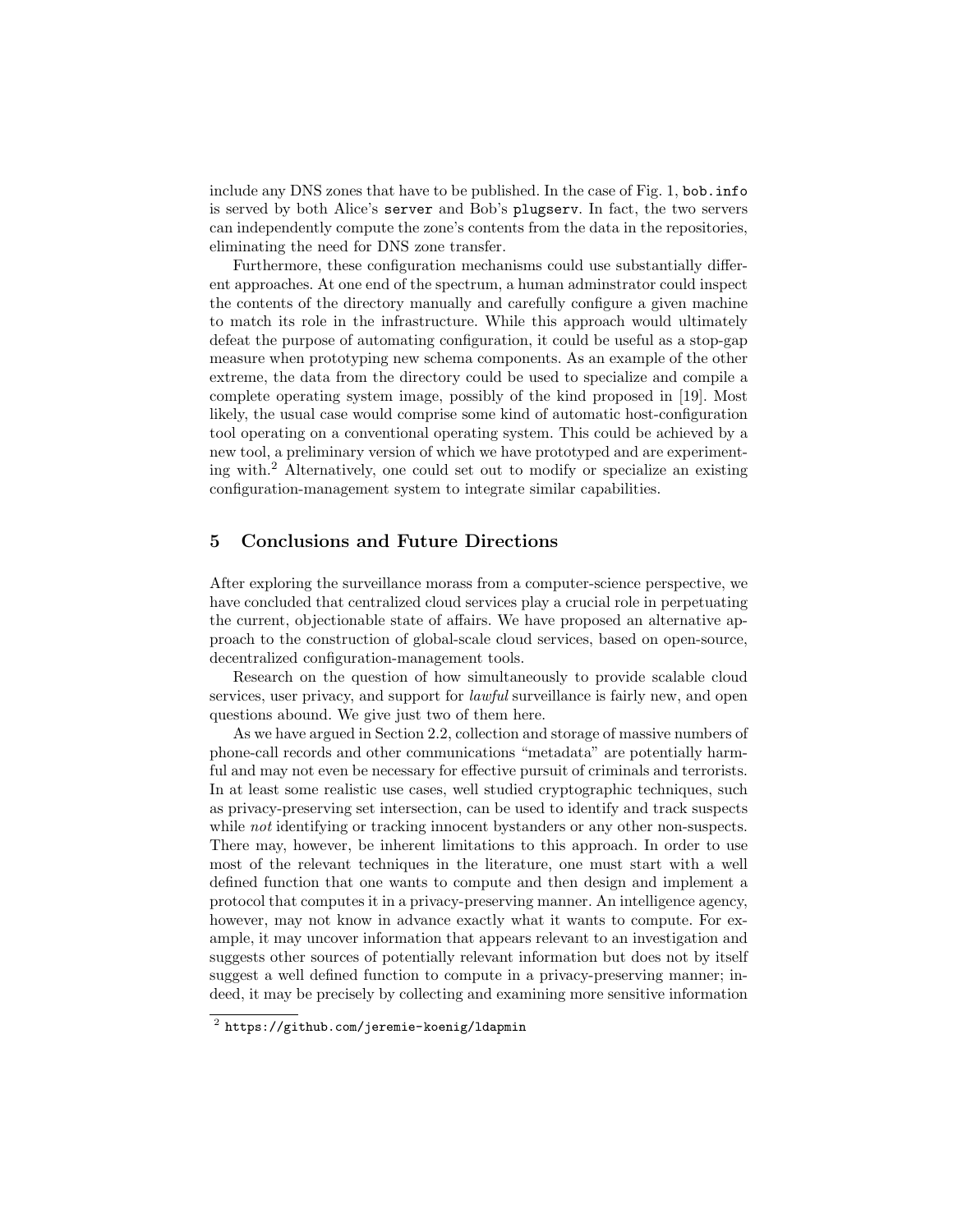from the suggested sources that the investigators figure out what they need to compute.

Clearly, the technical approach put forth in Section 4 must be fully fleshed out before it can seriously challenge the centralized cloud-service regime that prevails today. Because a successful challenge would require the buy-in of large organizations, probably including for-profit corporations, analysis of incentives and other economic aspects of our proposal is necessary along with technical development.

# References

- 1. Greenwald, G.: No Place to Hide: Edward Snowden, the NSA, and the U. S. Surveillance State, Metropolitan Books, New York (2014)
- 2. Goldfarb, A., Tucker, C.E.: Online Advertising, Behavioral Targeting, and Privacy. Communications of the ACM. 54(5), 25–27 (2011)
- 3. Lichtblau, E., Schmidt, M.S.: Other Agencies Clamor for Data NSA Compiles. The New York Times (Aug. 3, 2013)
- 4. Gorman, S.: NSA Officers Spy on Love Interests. The Wall Street Journal (Aug. 23, 2013)
- 5. Gellman, B., Soltani, A.: NSA Infiltrates Links to Yahoo, Google Data Centers Worldwide, Snowden Documents Say. The Washington Post (Oct. 30, 2013)
- 6. Clarke, R.A., Morell, M.J., Stone, G.R., Sunstein, C.R., Swire, P.: Liberty and Security in a Changing World, http://www.scribd.com/doc/192387819/ NSA-review-board-s-report (Dec. 12, 2013)
- 7. Soltani, A., Gellman, B.: New Documents Show How the NSA Infers Relationships Based on Mobile Location Data. The Washington Post (Dec. 10, 2013)
- 8. Freedman, M. J., Nissim, K., Pinkas, B.: Efficient Private Matching and Set Intersection. In: Cachin, C., Camenisch, J. (eds.) Eurocrypt 2004. LNCS, vol. 3027, pp. 1–19. Springer, Heidelberg (2004)
- 9. Kissner, L., Song, D.: Privacy-Preserving Set Operations. In: Shoup, V. (ed.): Crypto 2005. LNCS, vol. 3621, pp. 241–257. Springer, Heidelberg (2005)
- 10. Vaidya, J., Clifton, C.: Secure set intersection cardinality with application to association rule mining. Journal of Computer Security. 13(4), 593–622 (2005)
- 11. The Guardian: Project Bullrun classification guide to the NSA's decryption program, http://www.theguardian.com/world/interactive/2013/sep/05/ nsa-project-bullrun-classification-guide (Sept. 5, 2013)
- 12. Prevelakis, V., Spinellis, D.: The Athens Affair. IEEE Spectrum. 44(7), 26–33 (2007)
- 13. Schneier, B.: When It Comes to Security, We're Back to Feudalism, https://www. schneier.com/essay-406.html (Nov. 26, 2012)
- 14. Lanier, J.: Who Owns the Future?. Simon and Schuster, New York (2013)
- 15. AOL, Apple, Dropbox, Facebook, Google, LinkedIn, Microsoft, Twitter, Yahoo!: Global Government Surveillance Reform, http: //reformgovernmentsurveillance.com (2013)
- 16. Gulbrandsen, A., Vixie, P., Esibov, L.: A DNS RR for specifying the location of services (DNS SRV). RFC 2782 (Proposed Standard), http://www.ietf.org/rfc/ rfc2782.txt (Feb. 2000). Updated in RFC 6335